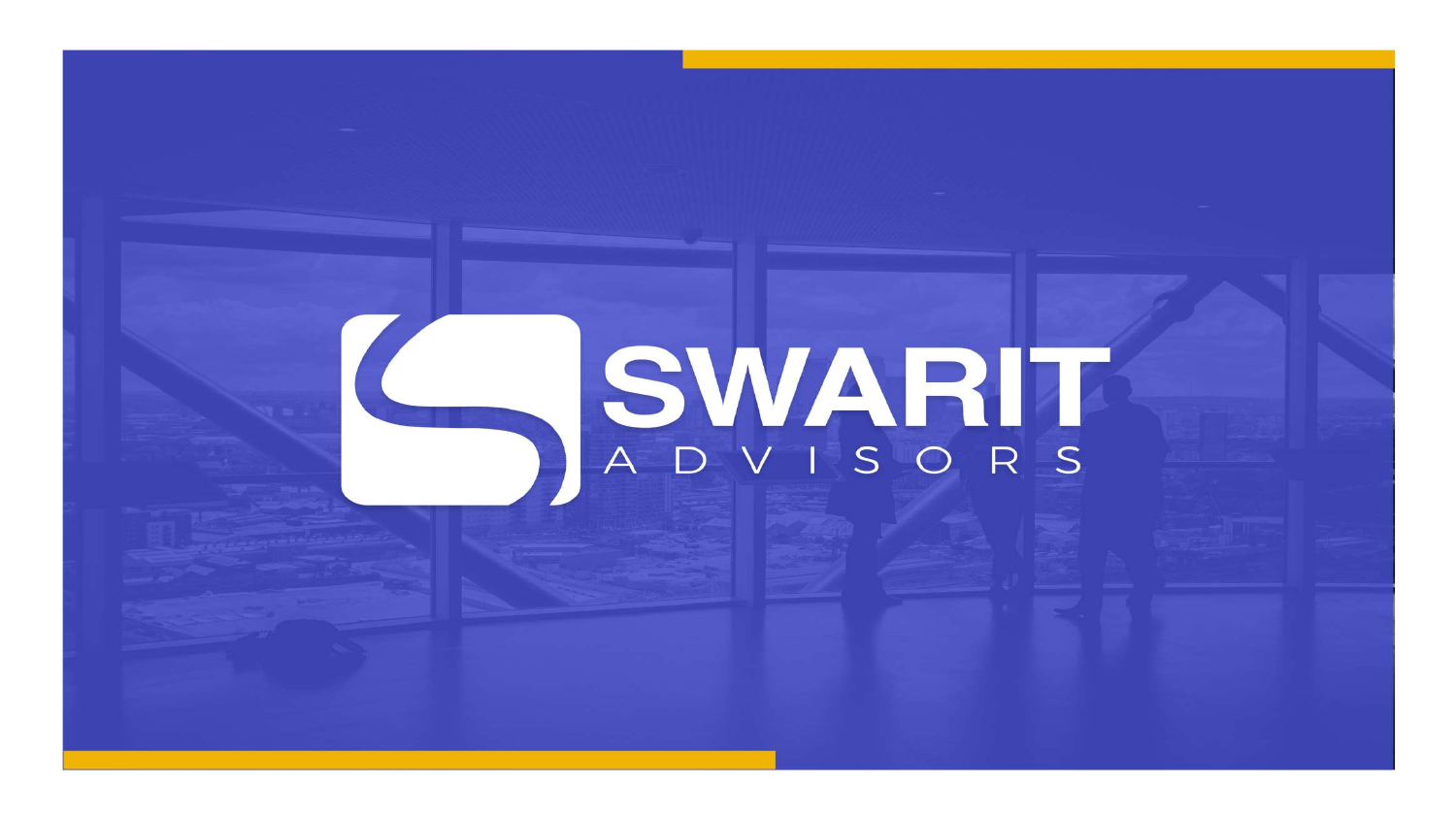

# **How Can You Register a Copyright Online?**

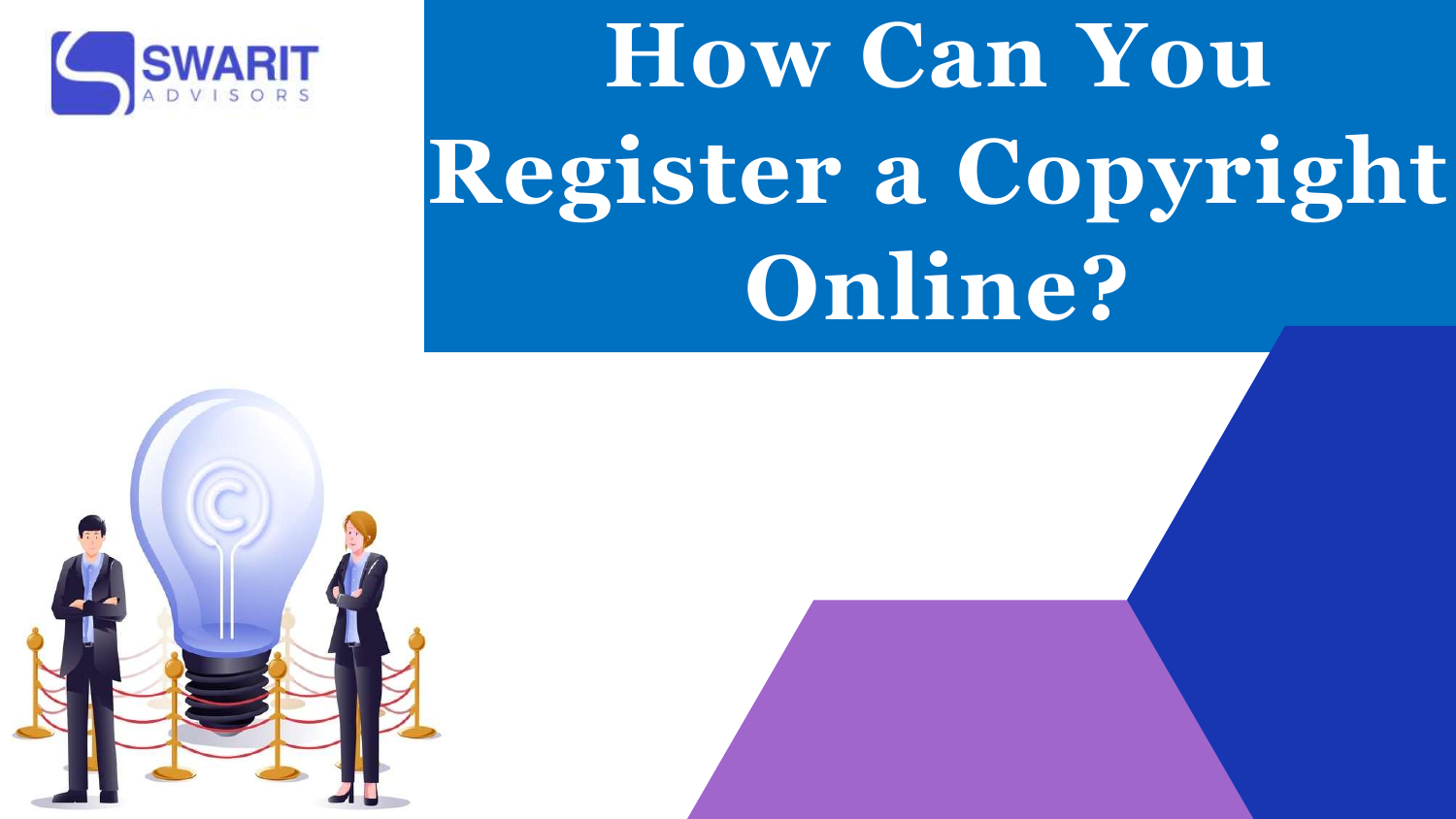

#### **Importance Types of Work**



## **TABLE OF CONTENT**





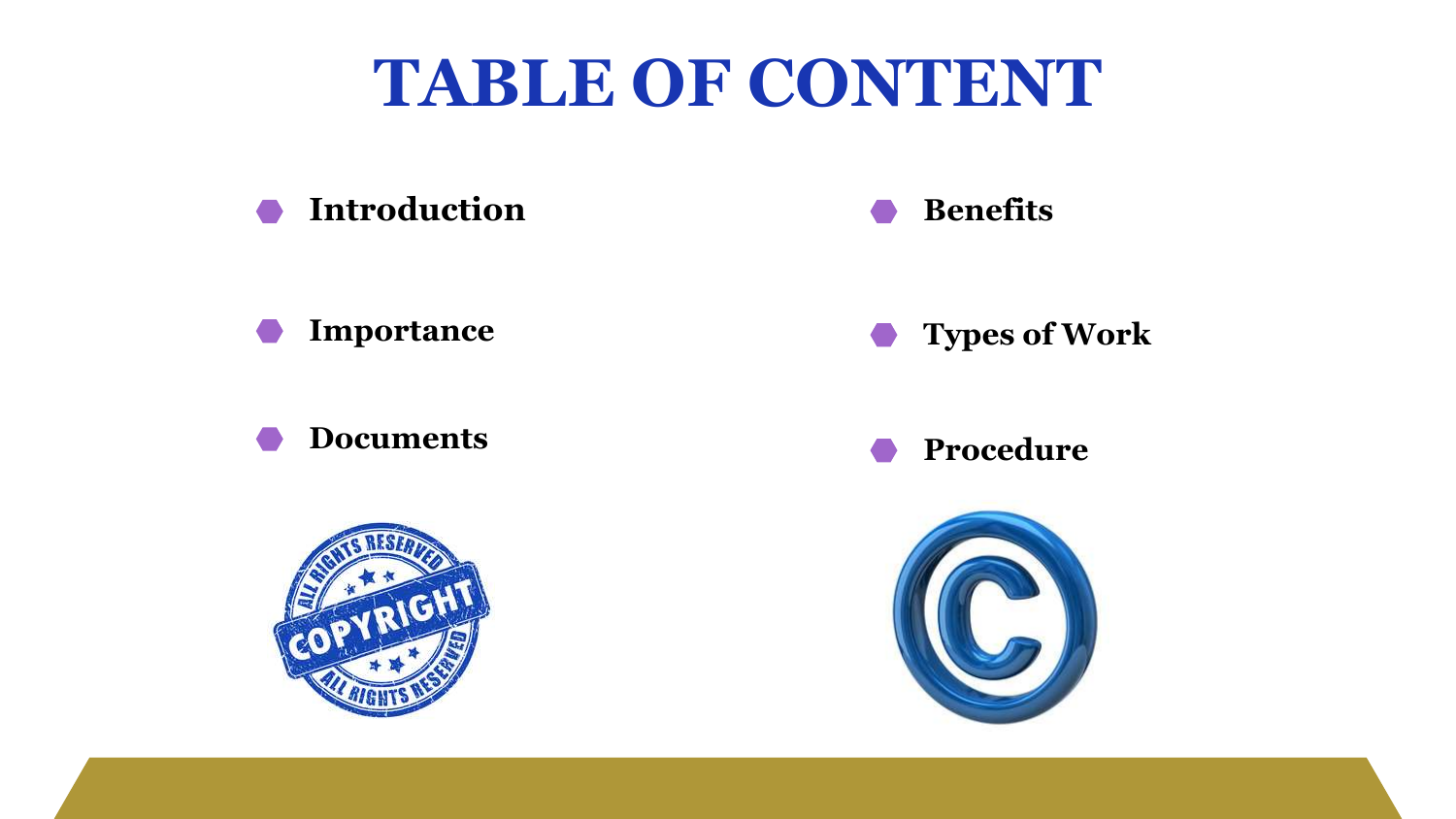

## **INTRODUCTION**

**Copyright Registration is done as per the Copyright Act, 1957. With the registration, you become a legal owner or proprietor of your creative work in respect of music, books, website, paintings, mobile application, etc. Copyright [Registration](https://swaritadvisors.com/copyright-registration) with authority ensures that the original work of an author cannot be copied or misused. No individual is allowed to use a similar work or creation without the permission of the creator or author.**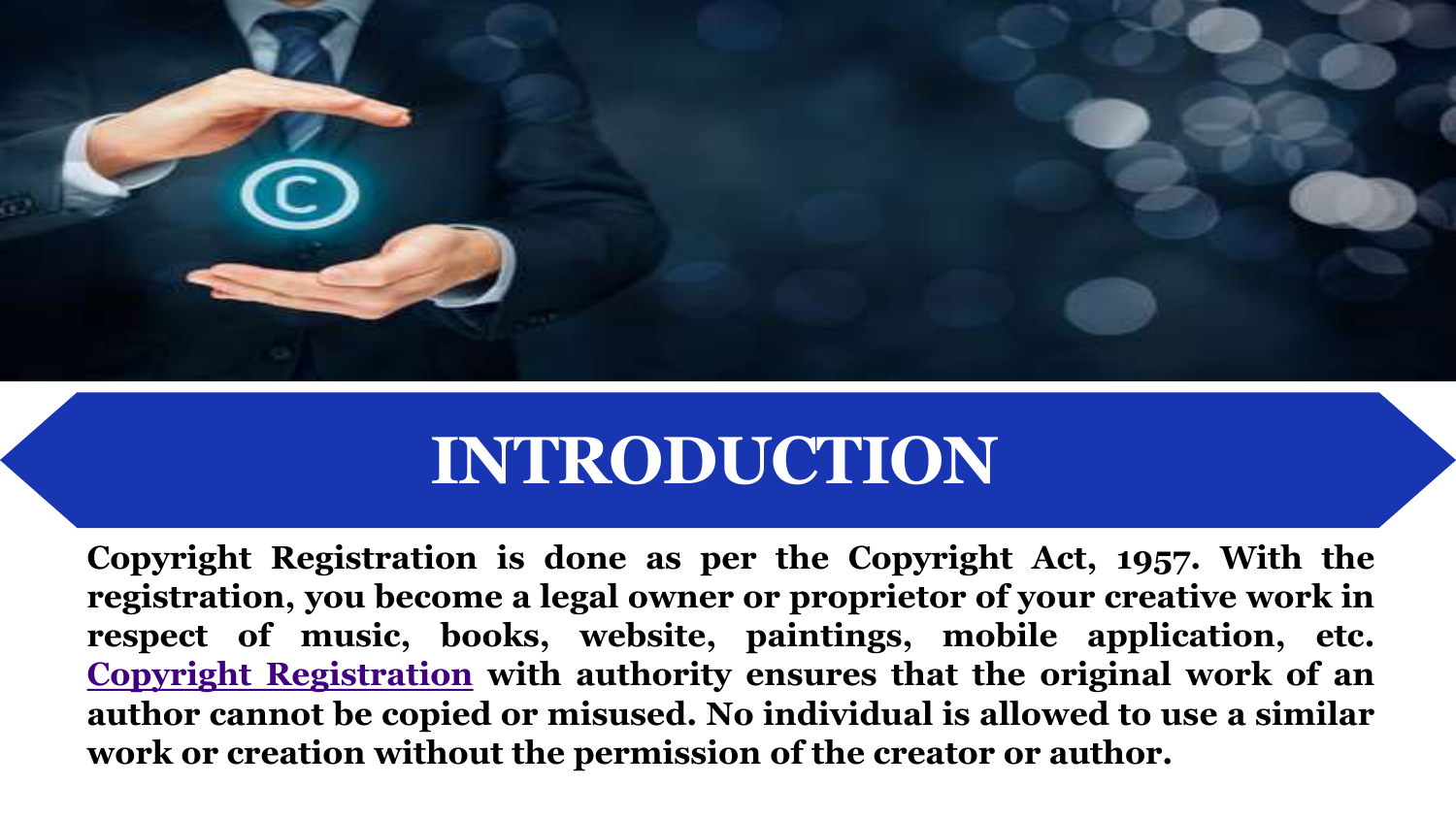## **BENEFITS OF COPYRIGHT REGISTRATION**

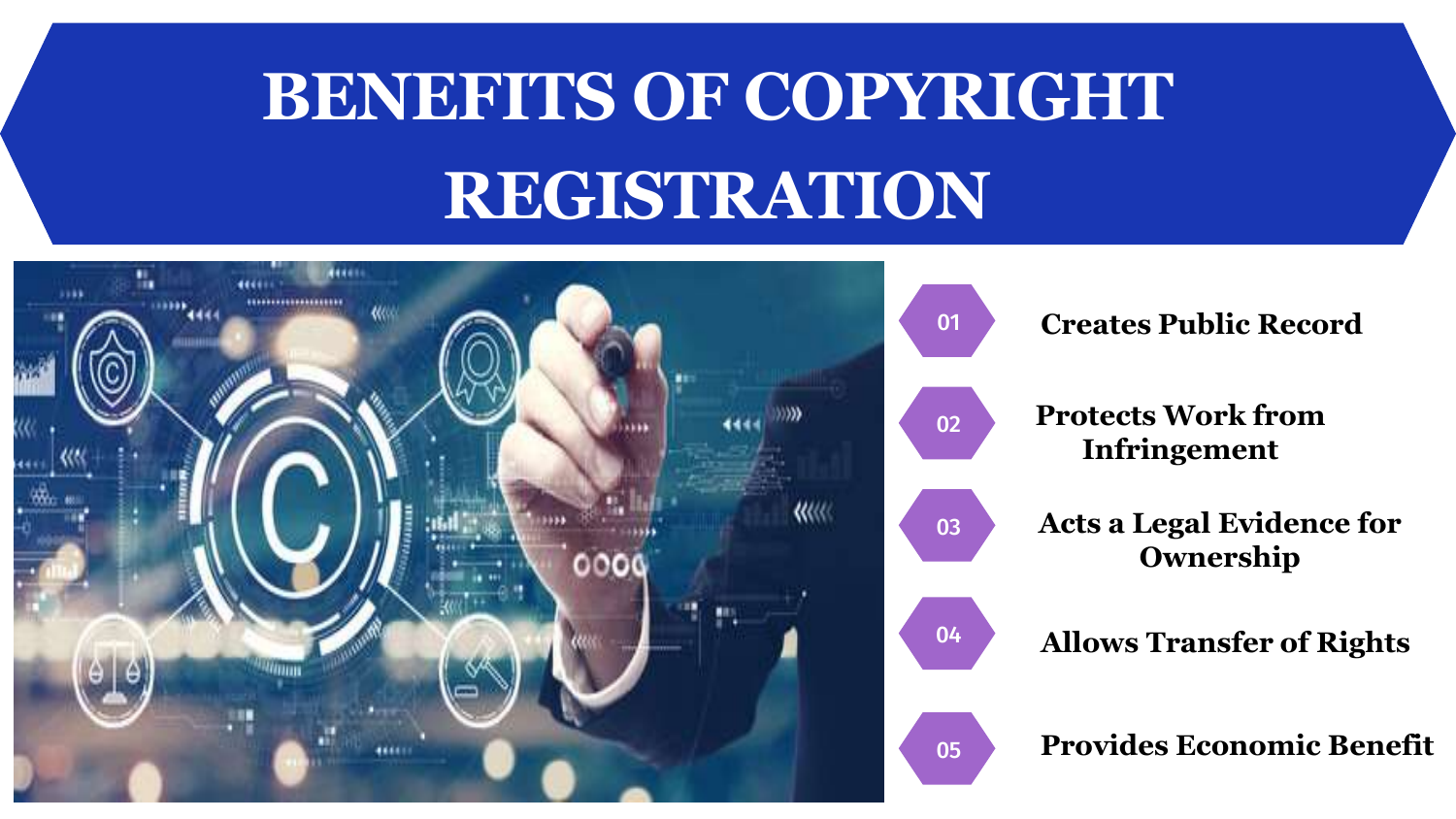# **TYPES OF WORKS ELIGIBLE FOR COPYRIGHT REGISTRATION**



#### **Broadcast on Radio & Television and Fashion Designs**

### **Cinematography Films**

#### **Artistic works**

#### **Performances & Website**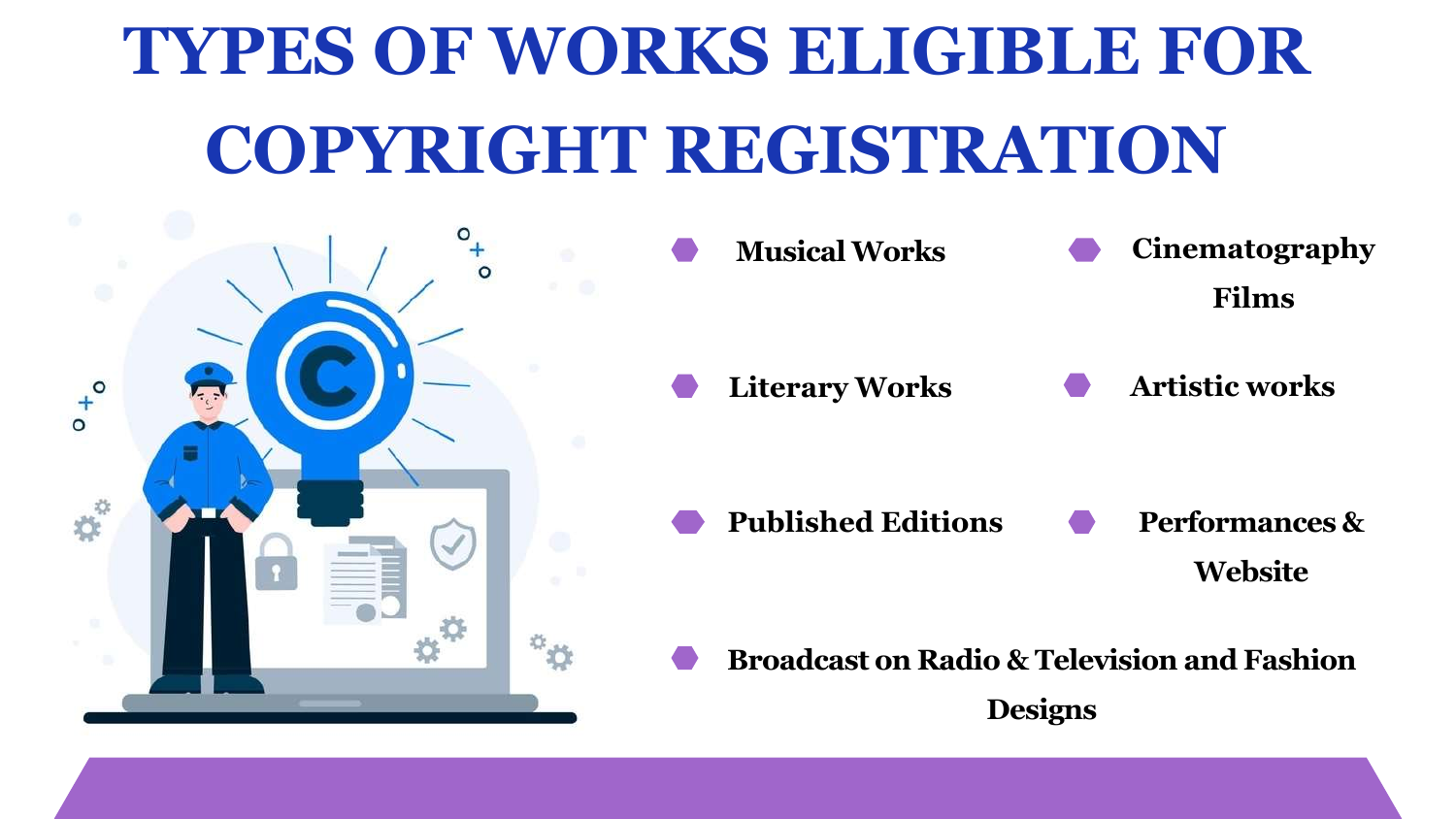## **IMPORTANCE OF COPYRIGHT REGISTRATION**





**It provides the owner with the right to sue in order to protect his/her work or creation from infringement or duplication.**

**A duly registered copyright protects the right of a creator after his/ her death as well.**

**Registered Copyright denotes as one of the pillars of IPR (Intellectual Property Rights), just like Patents and Trademark.**

**A registered copyright will establish and increase the market credibility of particular content or work and will protect the work from being copied by any other person as well.**

**A copyright registered in India will enjoy the same protection, privileges and benefits in foreign countries as well.**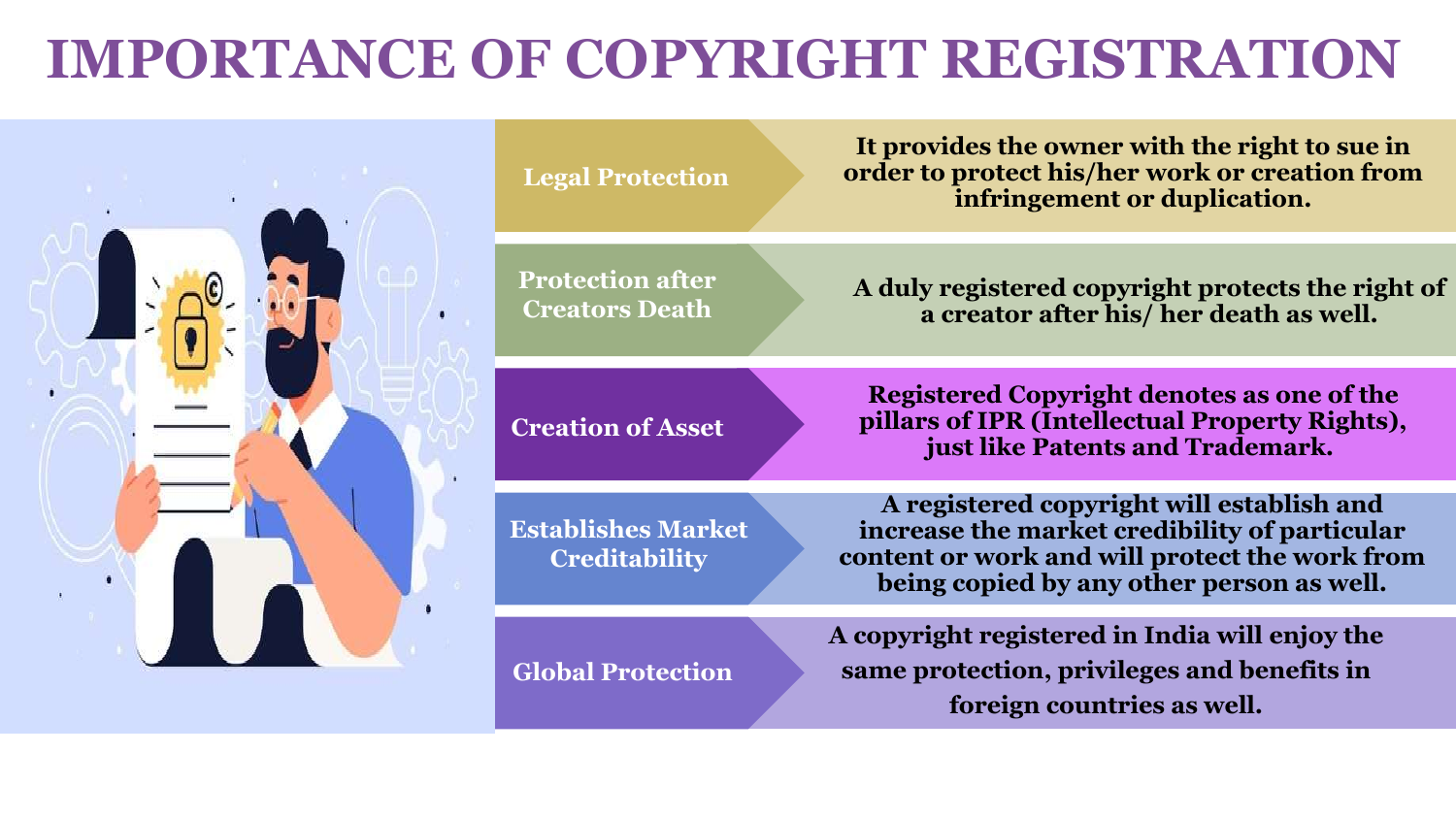

# **DOCUMENTS FOR COPYRIGHT REGISTRATION**

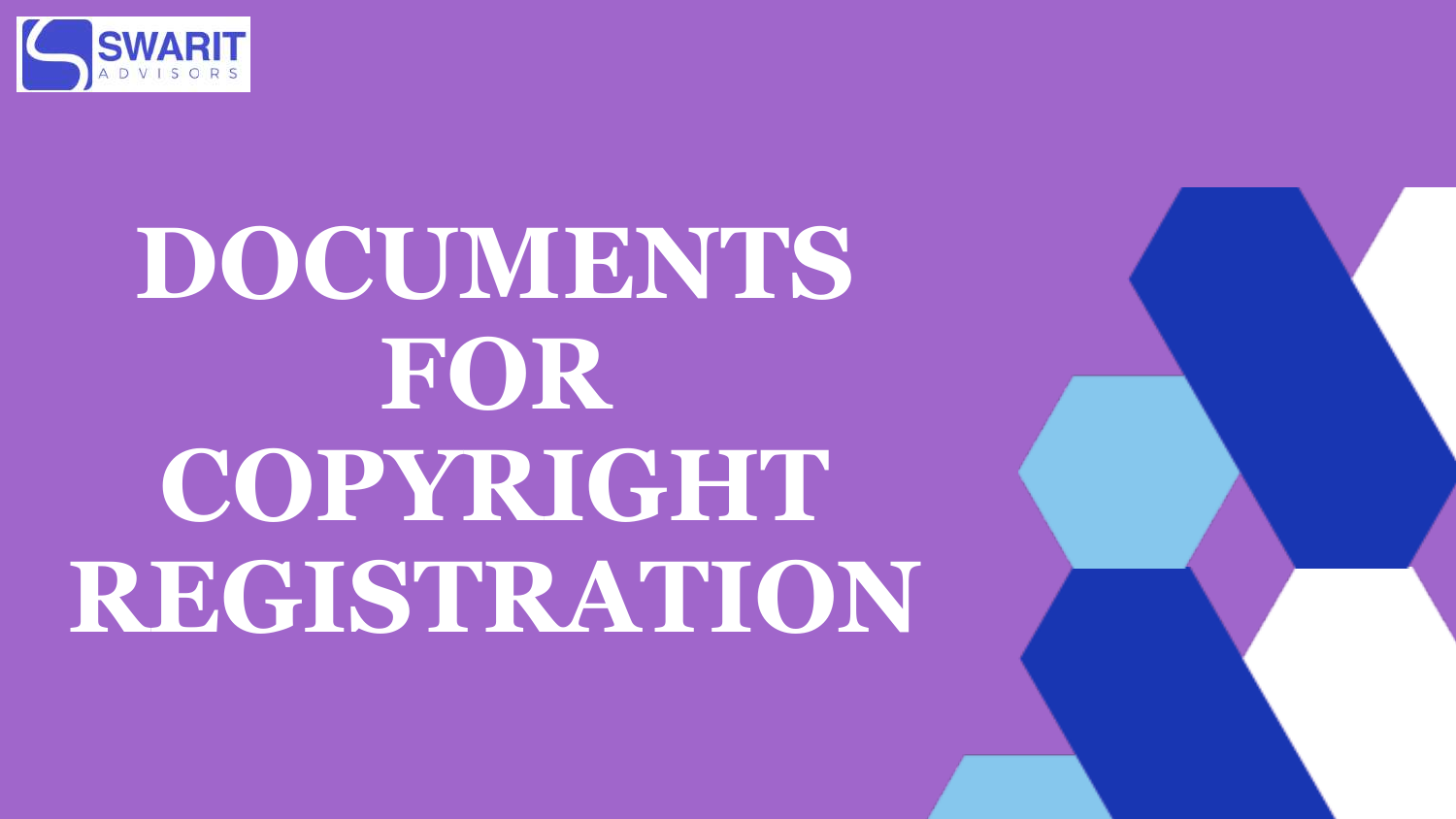### **DOCUMENTS FOR LITERARY/DRAMATIC/ARTISTIC**







**NOC from the person whose photograph appears on the work**

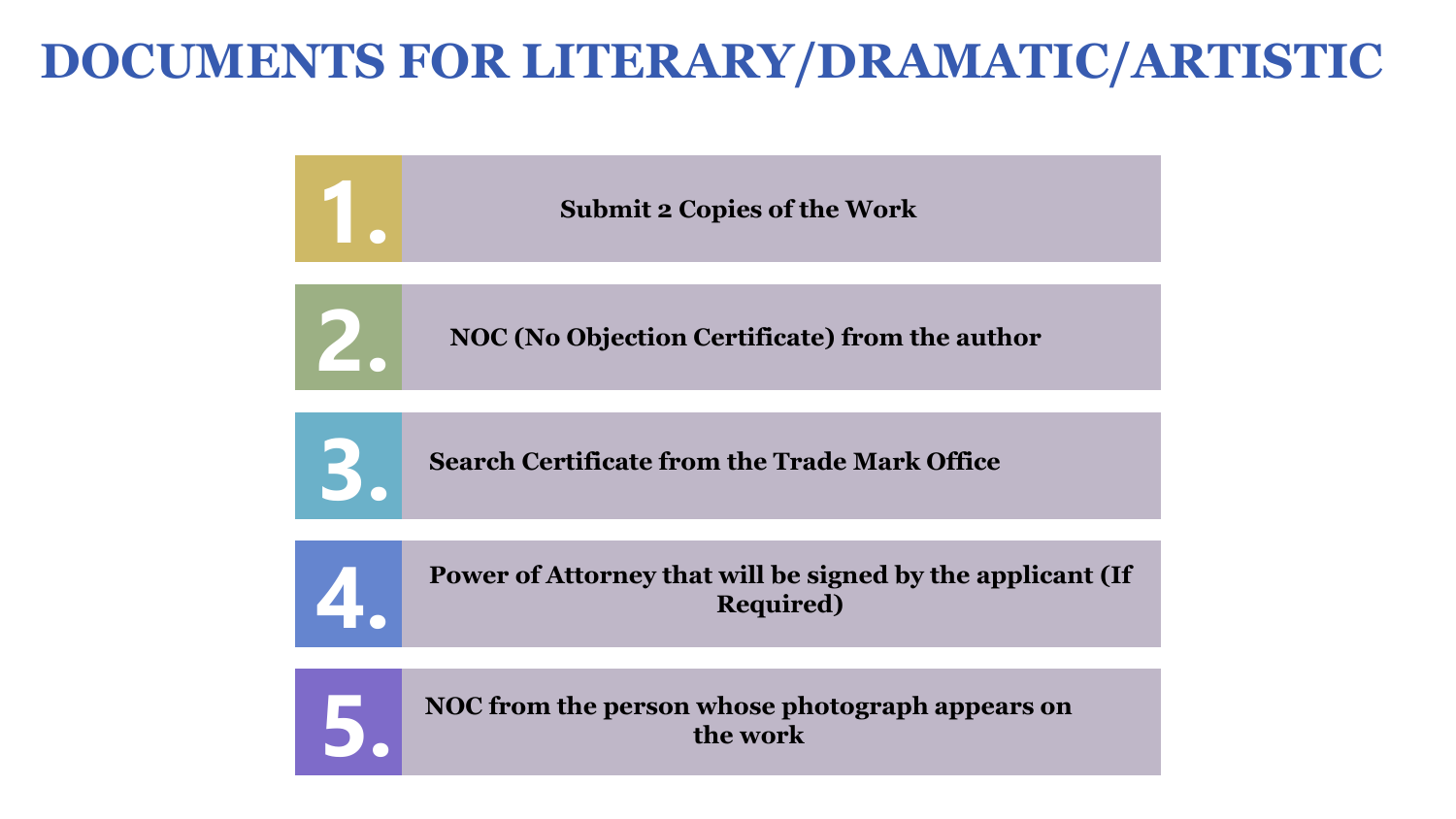## **DOCUMENTS FOR SOUND RECORDINGS/MUSICS/FILMS**

**Submit 2 Copies of Work**

**Demand Draft of Rs (as applicable) per work**

**NOC (No Objection Certificate) from the author (If required)**

**Power of Attorney that will be signed by the applicant (If required)**

**Copy of the Deed of Assignment/NOC from various Copyright Owners 02**

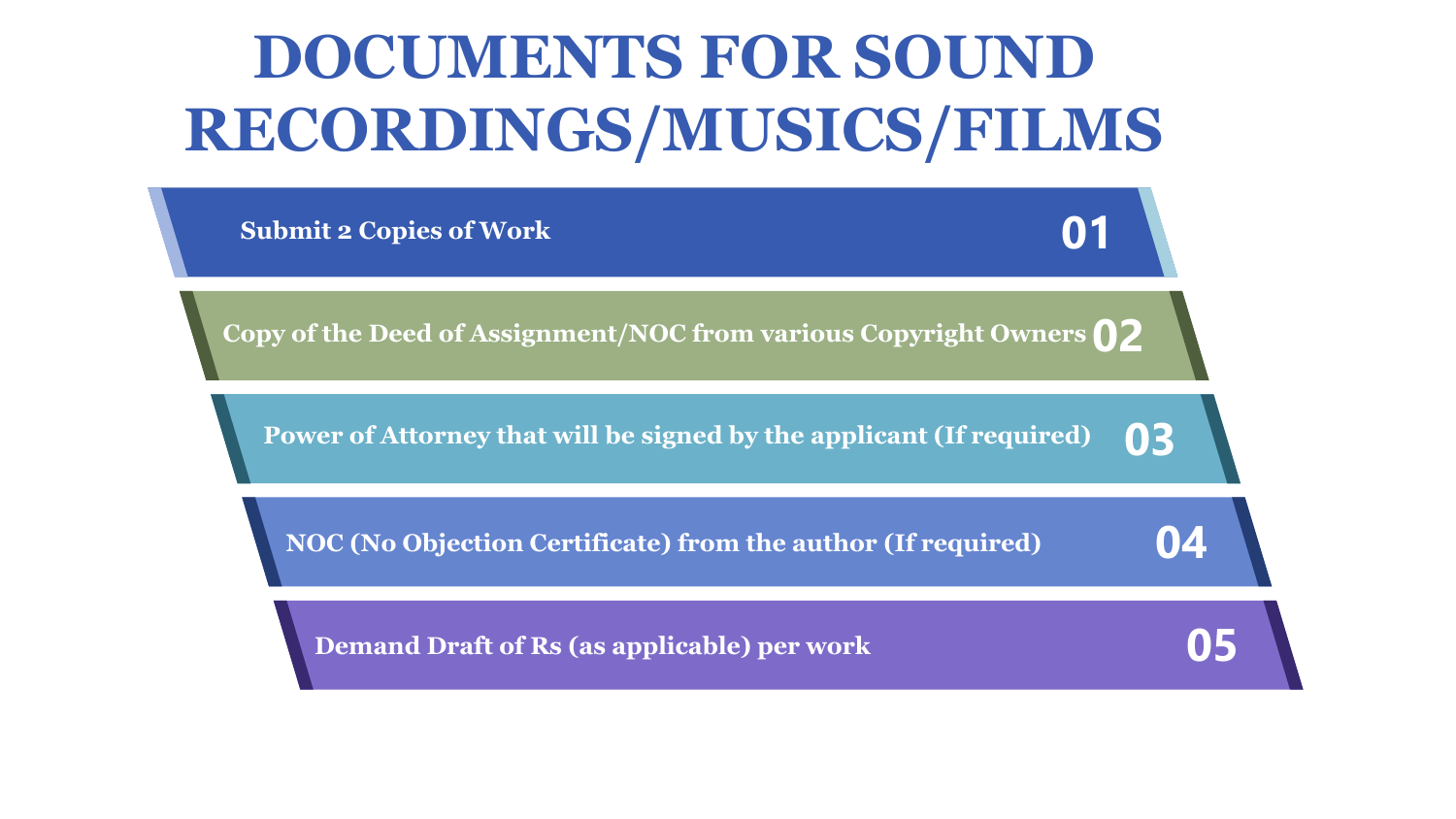**Create the Applicant's User ID**

> **Filling the Application**

> > **Examination of Copyright Application**

> > > **Issuance of Certificate**

**First, the applicant needs to create the user ID and password for** 

**login An applicant can file the application form for the Copyright Registration either manually in the office or via an e-filing facility available on the official website**

**After filing the next step is to examine the application of Copyright Registration. Once the Diary Number is issued to the applicant.**

**After all the steps, he or she will enter the application details into the Copyright Register and issue a Copyright Registration Certificate.**

01

02

03

04

## **PROCEDURE FOR COPYRIGHT REGISTRATION**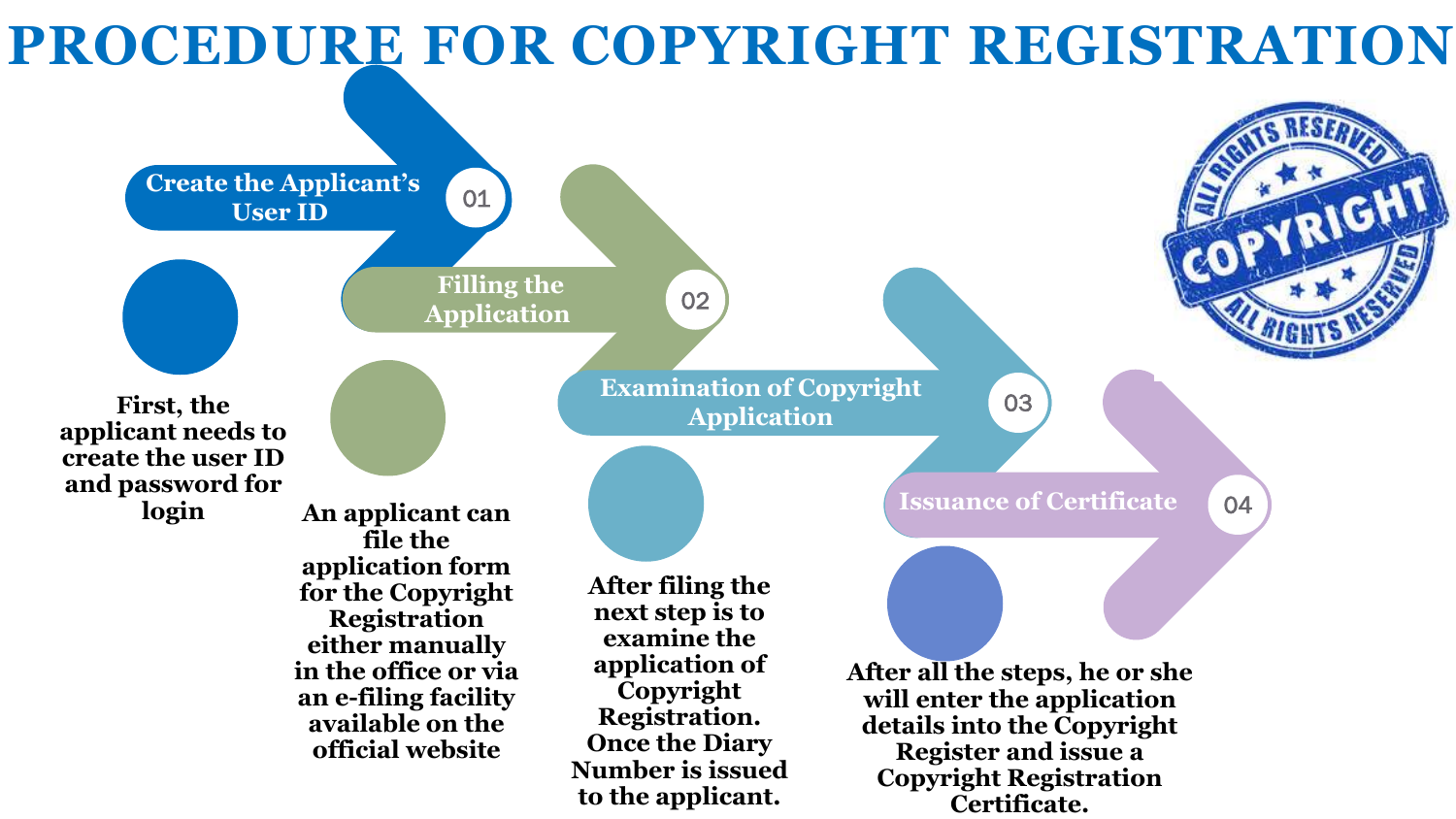## **WHY SWARIT ADVISORS?**

Swarit Advisors is a technology motivated platform establishing the specialized legal & Intellectual Property (IP) services in India.

We are dedicated to helping startups and MNC in solving legal, compliances, IP issues related to starting and running their business around the world.

Our goal is to offer one-click access to individuals & industries for all their legal & professional desires!

#### **EXPERIENCE**

**10+ Years of Experience in IP Services Banking and Insurance laws**

**FOCUS** 

*Dedicated Team with Prior Experience in Regulation* 

#### **COMMITMENT**

*90% Success in RBI/SEBI/IRDA/IPR Matters* 

#### **RESPECT**

*We work like Co-Founders with our clients*

#### **OPENNESS**

*Innovative and Strong Project Plans*